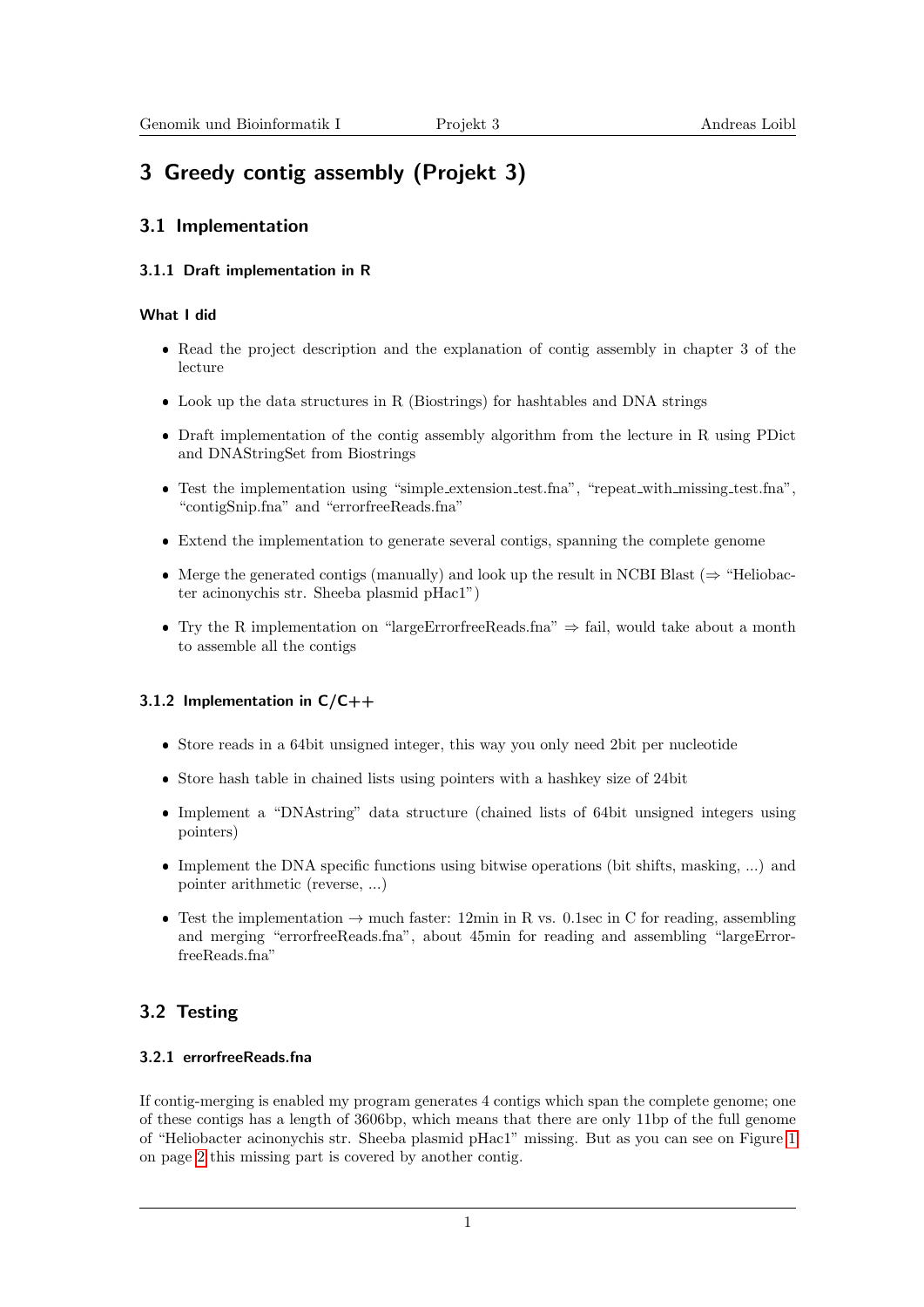| ATAAGATGTTAAAAAATGTAGAAATGGGGGCTAATTTTTATAAAAAGCTTGGCAAATTAGAAAAACAATTAGCTAA<br>GAGAATTTAGCTAGTAAATATATTCCTAATGATGAGTTAAAAAAGATTTATTAGATATTGATAATCCTAATACGA<br>CTGAAAACTTTAAGCCTAAAAATGCTAGTGAAATTTGGCAATTCGCTCTTAATTCTTAGGGGATTGAATGCTAGAG<br><u>ATTGAGTTAAAAAAGAAATTCACTAAAGATTTAAAAAAGTATATTTTAAATCAAAAAATTGAGTTAGAAGTTTTTG</u><br>ACTTAGTGGTTGAAAATTTAAGAAATCAAATTCCATTGGATAAAAGATTTAAAGACCACGCTTTAAGTGGAACATA<br>CAAAGGCTGTAGAGAGTGCCACATTAAACCTGATGTTTTGCTTGTGTATAGAGTGAAAGATAATGTTTTGACCTTA<br><u>AATCCAACCTAATCATCGTTTTTTAAGTTAAGCGATGAAATAGGGCTATTTTTAGCTCATTATTGGGGTATTTTGT</u><br><u>TTTTAGTTGAAAGTTAGCTTTCAAAATTCAAAACAACTTCATTTCCCTTTTAGTCGCTAACCATTTAGCCAATCTA</u><br>CGAGCAAATAAGCGGTTTTAGACCGATTGTTTGCTGACAAGCAAACACCAACAAGCGAAGCGTTAGCGAGCATAGA<br>CAAAAGCGCATCGCAGTTTGAAAGCGTAGGCGTTAGCCGAAGCTGTTTTGCGTTAGCAAATCAAACAAGATAGCGC<br>AAACCTGGCGTTAGACTAAAAAACCCCTAAAAACTAAAACTCCAAAATTATGTAGCGCGTCATGCGCGTTGTTTTTT<br>AGCCTAAATAACGAAGCTGTATGGTTTCTCATTTTTGGGTGAAAATGAATAAAGGGGAACTTCTTGCCAACGATAA<br>GGGAACTTCTTGCCAACGATAAGGGAACTTCTTGCCAACGATAAGGGAACTTCTTGCCAACGATAAGGGAACTTAA<br>AAAGTTAATAGTTACCATATTAGCAATTTTTTAGCTATAATAACAGCCTAAGGCGGTATAACATGGTTGCTAATCC<br>TAGTGTTAACAAATTTGGAGCAATTAGCTTTAAAAGCTAGTGGGTTGGGAGTTTGTAGCGGGTAGCACTCCGTTAG<br>GAGGCACACCATGAAAGCATTTTTAATAGTAGTGATTTTAGTGGTAATCTTAACACAGCCACTTATATTAAAAAAA<br>TTGAAAAATAAGCATTAAAAGGCGGTTAAATGCCCATGAATACGAATTTTGAACAGCTTATAAAACAAGAATTGGA<br><u>ATTACGAAAATTATTAGAAGAATTAGACACACTCCCACAAACCCCACAAATTAAACTACAAAAACAAAAATACAA</u><br>ACTTACATAGACAAGATAACTCCAAGTATTTTGAGCGGTTTTAATCAAAAATTCAAAGAAATTACAAAAAATTCAC<br>CAAATGAGTTTGAAAAAGAAACCCAAGAACCCACACCACTCAAAGAATCGCAAACCACGATCACACCATGCAAAGA<br>TTTAGTGGTTACAACCCCTAAAGATAAAACCTATATCACCTACCACAACAACGCTAATAAGGTTAATCTAGGGAAA<br><u>TTGAGCGAAAGGGAAGCCAATCTTTTATTCGCTATTTTTCAAAGGCTTAAAGATCAAGGGAATACCCTTATTCGTT</u><br><u>TTGAACCGCAAGATTTAAAGCGCATGCTAAACATAGATATTTCTAACGAGCGCTTATCAGAAGTTGTTATTAAGCT</u><br>ATGGGATAGCATTAAAACCGCTGATTTTTGGAAAATTAGCGAAACAGAAACTTCAATCATTCAAGAAAATTACATG<br>CTTTTTAGTCGGTGTAAAATTGAATTGAATAAACCTAGTAAAGATTTAAAGTATTTAGAAATCCAACTCAATGATA<br>GCTATCAATACTTGCTCAACAATCTAGGAATGGGTCAATACACTTCTTTCAATCTCTTAGAATTTCAAAGAGTGAG<br>GGGTAAATACGCTAAAACGCTCTATCGCTTGCTCAAGCAATACAAAAGCACAGGGATTTTAAGCGTGGAATGGTCT<br>CAATTCAGGGAGCTTTTAGACATTCCAAAAGACTATGAAATGCGAAACATCGATCAAAAAGTCTTAACTCCAGCCA<br>GGTAACCCACATTGATTTTTACTTTGAACAATTGCCTAAAGGCGGAACCAAGAAACAAAAACAAGCGGACAAGCAA<br>CGCACTCAAAGAGATATTAAGCTCATAGCGTGGGACATTAAAAGACAAGGCATTATCAAACGCTCTAAAGAAACCC<br>TAGGAGTTAGGGAAATGGATTTGAAAAGTTTGATAGGCTCTCTTTTTGAAAACCCTAATGGGACTATTTTAAAAAT<br><u>TTGGCTGTATCTGACAAACGATACGCTTTAGAATTTTTGTATGTCAGTGGAGGATACACCTTCAAAAAAGACAATT</u><br>TGTTACAAGAAACCTTTACGCATAGCATCCACCCTATCACTAACGAACCCATCAAAGAGTTTGCAAAATACATAGG<br>CAAAACGATCAACATCACTAACCACAATGTAGATCAATGCCCTGATGGGATATCAAACTGCTTAAAAATCACTAAC<br>ATTGTCAAATTGAATGACAATCAAATCCAAATCTCTCTCCAAGATGTGGATAAACCTGACAAACTCCTAAAACCTT<br>TCATCGCTAAAGATGAAAAACATTTGAAGAATTGGTTTAAGAAATATTACCGCTGAAAATGTTTGTGAAAAACGCT<br><u>TGAGCGATCAATCTAATGATCAAAACTAAACTACGAACAACCTATTTGAAAGTTTAGGAAAAAAATTCTTCACATC</u><br><b>CAAATTTCACACC</b><br>Contig 1 (length 71bp)<br>Contig 2 (length 3606bp)<br>Contig 3 (length 37bp)<br>Contig 4 (length 32bp) | >qi 109715474 emb AM260523.1  Helicobacter acinonychis str. Sheeba plasmid pHac1 complete qenome, strain Sheeba<br>ATTTACATTAGCAAAAAAGGGTGTTTTTTCAAGACACAAAAAAGGGCAGGATAACACTCAAAAAGAAAAAATGT |
|-----------------------------------------------------------------------------------------------------------------------------------------------------------------------------------------------------------------------------------------------------------------------------------------------------------------------------------------------------------------------------------------------------------------------------------------------------------------------------------------------------------------------------------------------------------------------------------------------------------------------------------------------------------------------------------------------------------------------------------------------------------------------------------------------------------------------------------------------------------------------------------------------------------------------------------------------------------------------------------------------------------------------------------------------------------------------------------------------------------------------------------------------------------------------------------------------------------------------------------------------------------------------------------------------------------------------------------------------------------------------------------------------------------------------------------------------------------------------------------------------------------------------------------------------------------------------------------------------------------------------------------------------------------------------------------------------------------------------------------------------------------------------------------------------------------------------------------------------------------------------------------------------------------------------------------------------------------------------------------------------------------------------------------------------------------------------------------------------------------------------------------------------------------------------------------------------------------------------------------------------------------------------------------------------------------------------------------------------------------------------------------------------------------------------------------------------------------------------------------------------------------------------------------------------------------------------------------------------------------------------------------------------------------------------------------------------------------------------------------------------------------------------------------------------------------------------------------------------------------------------------------------------------------------------------------------------------------------------------------------------------------------------------------------------------------------------------------------------------------------------------------------------------------------------------------------------------------------------------------------------------------------------|-----------------------------------------------------------------------------------------------------------------------------------------------------------------------------------------------|
|                                                                                                                                                                                                                                                                                                                                                                                                                                                                                                                                                                                                                                                                                                                                                                                                                                                                                                                                                                                                                                                                                                                                                                                                                                                                                                                                                                                                                                                                                                                                                                                                                                                                                                                                                                                                                                                                                                                                                                                                                                                                                                                                                                                                                                                                                                                                                                                                                                                                                                                                                                                                                                                                                                                                                                                                                                                                                                                                                                                                                                                                                                                                                                                                                                                                       |                                                                                                                                                                                               |
|                                                                                                                                                                                                                                                                                                                                                                                                                                                                                                                                                                                                                                                                                                                                                                                                                                                                                                                                                                                                                                                                                                                                                                                                                                                                                                                                                                                                                                                                                                                                                                                                                                                                                                                                                                                                                                                                                                                                                                                                                                                                                                                                                                                                                                                                                                                                                                                                                                                                                                                                                                                                                                                                                                                                                                                                                                                                                                                                                                                                                                                                                                                                                                                                                                                                       |                                                                                                                                                                                               |
|                                                                                                                                                                                                                                                                                                                                                                                                                                                                                                                                                                                                                                                                                                                                                                                                                                                                                                                                                                                                                                                                                                                                                                                                                                                                                                                                                                                                                                                                                                                                                                                                                                                                                                                                                                                                                                                                                                                                                                                                                                                                                                                                                                                                                                                                                                                                                                                                                                                                                                                                                                                                                                                                                                                                                                                                                                                                                                                                                                                                                                                                                                                                                                                                                                                                       |                                                                                                                                                                                               |
|                                                                                                                                                                                                                                                                                                                                                                                                                                                                                                                                                                                                                                                                                                                                                                                                                                                                                                                                                                                                                                                                                                                                                                                                                                                                                                                                                                                                                                                                                                                                                                                                                                                                                                                                                                                                                                                                                                                                                                                                                                                                                                                                                                                                                                                                                                                                                                                                                                                                                                                                                                                                                                                                                                                                                                                                                                                                                                                                                                                                                                                                                                                                                                                                                                                                       |                                                                                                                                                                                               |
|                                                                                                                                                                                                                                                                                                                                                                                                                                                                                                                                                                                                                                                                                                                                                                                                                                                                                                                                                                                                                                                                                                                                                                                                                                                                                                                                                                                                                                                                                                                                                                                                                                                                                                                                                                                                                                                                                                                                                                                                                                                                                                                                                                                                                                                                                                                                                                                                                                                                                                                                                                                                                                                                                                                                                                                                                                                                                                                                                                                                                                                                                                                                                                                                                                                                       |                                                                                                                                                                                               |
|                                                                                                                                                                                                                                                                                                                                                                                                                                                                                                                                                                                                                                                                                                                                                                                                                                                                                                                                                                                                                                                                                                                                                                                                                                                                                                                                                                                                                                                                                                                                                                                                                                                                                                                                                                                                                                                                                                                                                                                                                                                                                                                                                                                                                                                                                                                                                                                                                                                                                                                                                                                                                                                                                                                                                                                                                                                                                                                                                                                                                                                                                                                                                                                                                                                                       |                                                                                                                                                                                               |
|                                                                                                                                                                                                                                                                                                                                                                                                                                                                                                                                                                                                                                                                                                                                                                                                                                                                                                                                                                                                                                                                                                                                                                                                                                                                                                                                                                                                                                                                                                                                                                                                                                                                                                                                                                                                                                                                                                                                                                                                                                                                                                                                                                                                                                                                                                                                                                                                                                                                                                                                                                                                                                                                                                                                                                                                                                                                                                                                                                                                                                                                                                                                                                                                                                                                       |                                                                                                                                                                                               |
|                                                                                                                                                                                                                                                                                                                                                                                                                                                                                                                                                                                                                                                                                                                                                                                                                                                                                                                                                                                                                                                                                                                                                                                                                                                                                                                                                                                                                                                                                                                                                                                                                                                                                                                                                                                                                                                                                                                                                                                                                                                                                                                                                                                                                                                                                                                                                                                                                                                                                                                                                                                                                                                                                                                                                                                                                                                                                                                                                                                                                                                                                                                                                                                                                                                                       |                                                                                                                                                                                               |
|                                                                                                                                                                                                                                                                                                                                                                                                                                                                                                                                                                                                                                                                                                                                                                                                                                                                                                                                                                                                                                                                                                                                                                                                                                                                                                                                                                                                                                                                                                                                                                                                                                                                                                                                                                                                                                                                                                                                                                                                                                                                                                                                                                                                                                                                                                                                                                                                                                                                                                                                                                                                                                                                                                                                                                                                                                                                                                                                                                                                                                                                                                                                                                                                                                                                       |                                                                                                                                                                                               |
|                                                                                                                                                                                                                                                                                                                                                                                                                                                                                                                                                                                                                                                                                                                                                                                                                                                                                                                                                                                                                                                                                                                                                                                                                                                                                                                                                                                                                                                                                                                                                                                                                                                                                                                                                                                                                                                                                                                                                                                                                                                                                                                                                                                                                                                                                                                                                                                                                                                                                                                                                                                                                                                                                                                                                                                                                                                                                                                                                                                                                                                                                                                                                                                                                                                                       |                                                                                                                                                                                               |
|                                                                                                                                                                                                                                                                                                                                                                                                                                                                                                                                                                                                                                                                                                                                                                                                                                                                                                                                                                                                                                                                                                                                                                                                                                                                                                                                                                                                                                                                                                                                                                                                                                                                                                                                                                                                                                                                                                                                                                                                                                                                                                                                                                                                                                                                                                                                                                                                                                                                                                                                                                                                                                                                                                                                                                                                                                                                                                                                                                                                                                                                                                                                                                                                                                                                       |                                                                                                                                                                                               |
|                                                                                                                                                                                                                                                                                                                                                                                                                                                                                                                                                                                                                                                                                                                                                                                                                                                                                                                                                                                                                                                                                                                                                                                                                                                                                                                                                                                                                                                                                                                                                                                                                                                                                                                                                                                                                                                                                                                                                                                                                                                                                                                                                                                                                                                                                                                                                                                                                                                                                                                                                                                                                                                                                                                                                                                                                                                                                                                                                                                                                                                                                                                                                                                                                                                                       |                                                                                                                                                                                               |
|                                                                                                                                                                                                                                                                                                                                                                                                                                                                                                                                                                                                                                                                                                                                                                                                                                                                                                                                                                                                                                                                                                                                                                                                                                                                                                                                                                                                                                                                                                                                                                                                                                                                                                                                                                                                                                                                                                                                                                                                                                                                                                                                                                                                                                                                                                                                                                                                                                                                                                                                                                                                                                                                                                                                                                                                                                                                                                                                                                                                                                                                                                                                                                                                                                                                       |                                                                                                                                                                                               |
|                                                                                                                                                                                                                                                                                                                                                                                                                                                                                                                                                                                                                                                                                                                                                                                                                                                                                                                                                                                                                                                                                                                                                                                                                                                                                                                                                                                                                                                                                                                                                                                                                                                                                                                                                                                                                                                                                                                                                                                                                                                                                                                                                                                                                                                                                                                                                                                                                                                                                                                                                                                                                                                                                                                                                                                                                                                                                                                                                                                                                                                                                                                                                                                                                                                                       |                                                                                                                                                                                               |
|                                                                                                                                                                                                                                                                                                                                                                                                                                                                                                                                                                                                                                                                                                                                                                                                                                                                                                                                                                                                                                                                                                                                                                                                                                                                                                                                                                                                                                                                                                                                                                                                                                                                                                                                                                                                                                                                                                                                                                                                                                                                                                                                                                                                                                                                                                                                                                                                                                                                                                                                                                                                                                                                                                                                                                                                                                                                                                                                                                                                                                                                                                                                                                                                                                                                       |                                                                                                                                                                                               |
|                                                                                                                                                                                                                                                                                                                                                                                                                                                                                                                                                                                                                                                                                                                                                                                                                                                                                                                                                                                                                                                                                                                                                                                                                                                                                                                                                                                                                                                                                                                                                                                                                                                                                                                                                                                                                                                                                                                                                                                                                                                                                                                                                                                                                                                                                                                                                                                                                                                                                                                                                                                                                                                                                                                                                                                                                                                                                                                                                                                                                                                                                                                                                                                                                                                                       |                                                                                                                                                                                               |
|                                                                                                                                                                                                                                                                                                                                                                                                                                                                                                                                                                                                                                                                                                                                                                                                                                                                                                                                                                                                                                                                                                                                                                                                                                                                                                                                                                                                                                                                                                                                                                                                                                                                                                                                                                                                                                                                                                                                                                                                                                                                                                                                                                                                                                                                                                                                                                                                                                                                                                                                                                                                                                                                                                                                                                                                                                                                                                                                                                                                                                                                                                                                                                                                                                                                       |                                                                                                                                                                                               |
|                                                                                                                                                                                                                                                                                                                                                                                                                                                                                                                                                                                                                                                                                                                                                                                                                                                                                                                                                                                                                                                                                                                                                                                                                                                                                                                                                                                                                                                                                                                                                                                                                                                                                                                                                                                                                                                                                                                                                                                                                                                                                                                                                                                                                                                                                                                                                                                                                                                                                                                                                                                                                                                                                                                                                                                                                                                                                                                                                                                                                                                                                                                                                                                                                                                                       |                                                                                                                                                                                               |
|                                                                                                                                                                                                                                                                                                                                                                                                                                                                                                                                                                                                                                                                                                                                                                                                                                                                                                                                                                                                                                                                                                                                                                                                                                                                                                                                                                                                                                                                                                                                                                                                                                                                                                                                                                                                                                                                                                                                                                                                                                                                                                                                                                                                                                                                                                                                                                                                                                                                                                                                                                                                                                                                                                                                                                                                                                                                                                                                                                                                                                                                                                                                                                                                                                                                       |                                                                                                                                                                                               |
|                                                                                                                                                                                                                                                                                                                                                                                                                                                                                                                                                                                                                                                                                                                                                                                                                                                                                                                                                                                                                                                                                                                                                                                                                                                                                                                                                                                                                                                                                                                                                                                                                                                                                                                                                                                                                                                                                                                                                                                                                                                                                                                                                                                                                                                                                                                                                                                                                                                                                                                                                                                                                                                                                                                                                                                                                                                                                                                                                                                                                                                                                                                                                                                                                                                                       |                                                                                                                                                                                               |
|                                                                                                                                                                                                                                                                                                                                                                                                                                                                                                                                                                                                                                                                                                                                                                                                                                                                                                                                                                                                                                                                                                                                                                                                                                                                                                                                                                                                                                                                                                                                                                                                                                                                                                                                                                                                                                                                                                                                                                                                                                                                                                                                                                                                                                                                                                                                                                                                                                                                                                                                                                                                                                                                                                                                                                                                                                                                                                                                                                                                                                                                                                                                                                                                                                                                       |                                                                                                                                                                                               |
|                                                                                                                                                                                                                                                                                                                                                                                                                                                                                                                                                                                                                                                                                                                                                                                                                                                                                                                                                                                                                                                                                                                                                                                                                                                                                                                                                                                                                                                                                                                                                                                                                                                                                                                                                                                                                                                                                                                                                                                                                                                                                                                                                                                                                                                                                                                                                                                                                                                                                                                                                                                                                                                                                                                                                                                                                                                                                                                                                                                                                                                                                                                                                                                                                                                                       |                                                                                                                                                                                               |
|                                                                                                                                                                                                                                                                                                                                                                                                                                                                                                                                                                                                                                                                                                                                                                                                                                                                                                                                                                                                                                                                                                                                                                                                                                                                                                                                                                                                                                                                                                                                                                                                                                                                                                                                                                                                                                                                                                                                                                                                                                                                                                                                                                                                                                                                                                                                                                                                                                                                                                                                                                                                                                                                                                                                                                                                                                                                                                                                                                                                                                                                                                                                                                                                                                                                       |                                                                                                                                                                                               |
|                                                                                                                                                                                                                                                                                                                                                                                                                                                                                                                                                                                                                                                                                                                                                                                                                                                                                                                                                                                                                                                                                                                                                                                                                                                                                                                                                                                                                                                                                                                                                                                                                                                                                                                                                                                                                                                                                                                                                                                                                                                                                                                                                                                                                                                                                                                                                                                                                                                                                                                                                                                                                                                                                                                                                                                                                                                                                                                                                                                                                                                                                                                                                                                                                                                                       |                                                                                                                                                                                               |
|                                                                                                                                                                                                                                                                                                                                                                                                                                                                                                                                                                                                                                                                                                                                                                                                                                                                                                                                                                                                                                                                                                                                                                                                                                                                                                                                                                                                                                                                                                                                                                                                                                                                                                                                                                                                                                                                                                                                                                                                                                                                                                                                                                                                                                                                                                                                                                                                                                                                                                                                                                                                                                                                                                                                                                                                                                                                                                                                                                                                                                                                                                                                                                                                                                                                       |                                                                                                                                                                                               |
|                                                                                                                                                                                                                                                                                                                                                                                                                                                                                                                                                                                                                                                                                                                                                                                                                                                                                                                                                                                                                                                                                                                                                                                                                                                                                                                                                                                                                                                                                                                                                                                                                                                                                                                                                                                                                                                                                                                                                                                                                                                                                                                                                                                                                                                                                                                                                                                                                                                                                                                                                                                                                                                                                                                                                                                                                                                                                                                                                                                                                                                                                                                                                                                                                                                                       |                                                                                                                                                                                               |
|                                                                                                                                                                                                                                                                                                                                                                                                                                                                                                                                                                                                                                                                                                                                                                                                                                                                                                                                                                                                                                                                                                                                                                                                                                                                                                                                                                                                                                                                                                                                                                                                                                                                                                                                                                                                                                                                                                                                                                                                                                                                                                                                                                                                                                                                                                                                                                                                                                                                                                                                                                                                                                                                                                                                                                                                                                                                                                                                                                                                                                                                                                                                                                                                                                                                       |                                                                                                                                                                                               |
|                                                                                                                                                                                                                                                                                                                                                                                                                                                                                                                                                                                                                                                                                                                                                                                                                                                                                                                                                                                                                                                                                                                                                                                                                                                                                                                                                                                                                                                                                                                                                                                                                                                                                                                                                                                                                                                                                                                                                                                                                                                                                                                                                                                                                                                                                                                                                                                                                                                                                                                                                                                                                                                                                                                                                                                                                                                                                                                                                                                                                                                                                                                                                                                                                                                                       |                                                                                                                                                                                               |
|                                                                                                                                                                                                                                                                                                                                                                                                                                                                                                                                                                                                                                                                                                                                                                                                                                                                                                                                                                                                                                                                                                                                                                                                                                                                                                                                                                                                                                                                                                                                                                                                                                                                                                                                                                                                                                                                                                                                                                                                                                                                                                                                                                                                                                                                                                                                                                                                                                                                                                                                                                                                                                                                                                                                                                                                                                                                                                                                                                                                                                                                                                                                                                                                                                                                       |                                                                                                                                                                                               |
|                                                                                                                                                                                                                                                                                                                                                                                                                                                                                                                                                                                                                                                                                                                                                                                                                                                                                                                                                                                                                                                                                                                                                                                                                                                                                                                                                                                                                                                                                                                                                                                                                                                                                                                                                                                                                                                                                                                                                                                                                                                                                                                                                                                                                                                                                                                                                                                                                                                                                                                                                                                                                                                                                                                                                                                                                                                                                                                                                                                                                                                                                                                                                                                                                                                                       |                                                                                                                                                                                               |
|                                                                                                                                                                                                                                                                                                                                                                                                                                                                                                                                                                                                                                                                                                                                                                                                                                                                                                                                                                                                                                                                                                                                                                                                                                                                                                                                                                                                                                                                                                                                                                                                                                                                                                                                                                                                                                                                                                                                                                                                                                                                                                                                                                                                                                                                                                                                                                                                                                                                                                                                                                                                                                                                                                                                                                                                                                                                                                                                                                                                                                                                                                                                                                                                                                                                       |                                                                                                                                                                                               |
|                                                                                                                                                                                                                                                                                                                                                                                                                                                                                                                                                                                                                                                                                                                                                                                                                                                                                                                                                                                                                                                                                                                                                                                                                                                                                                                                                                                                                                                                                                                                                                                                                                                                                                                                                                                                                                                                                                                                                                                                                                                                                                                                                                                                                                                                                                                                                                                                                                                                                                                                                                                                                                                                                                                                                                                                                                                                                                                                                                                                                                                                                                                                                                                                                                                                       |                                                                                                                                                                                               |
|                                                                                                                                                                                                                                                                                                                                                                                                                                                                                                                                                                                                                                                                                                                                                                                                                                                                                                                                                                                                                                                                                                                                                                                                                                                                                                                                                                                                                                                                                                                                                                                                                                                                                                                                                                                                                                                                                                                                                                                                                                                                                                                                                                                                                                                                                                                                                                                                                                                                                                                                                                                                                                                                                                                                                                                                                                                                                                                                                                                                                                                                                                                                                                                                                                                                       |                                                                                                                                                                                               |
|                                                                                                                                                                                                                                                                                                                                                                                                                                                                                                                                                                                                                                                                                                                                                                                                                                                                                                                                                                                                                                                                                                                                                                                                                                                                                                                                                                                                                                                                                                                                                                                                                                                                                                                                                                                                                                                                                                                                                                                                                                                                                                                                                                                                                                                                                                                                                                                                                                                                                                                                                                                                                                                                                                                                                                                                                                                                                                                                                                                                                                                                                                                                                                                                                                                                       |                                                                                                                                                                                               |
|                                                                                                                                                                                                                                                                                                                                                                                                                                                                                                                                                                                                                                                                                                                                                                                                                                                                                                                                                                                                                                                                                                                                                                                                                                                                                                                                                                                                                                                                                                                                                                                                                                                                                                                                                                                                                                                                                                                                                                                                                                                                                                                                                                                                                                                                                                                                                                                                                                                                                                                                                                                                                                                                                                                                                                                                                                                                                                                                                                                                                                                                                                                                                                                                                                                                       |                                                                                                                                                                                               |
|                                                                                                                                                                                                                                                                                                                                                                                                                                                                                                                                                                                                                                                                                                                                                                                                                                                                                                                                                                                                                                                                                                                                                                                                                                                                                                                                                                                                                                                                                                                                                                                                                                                                                                                                                                                                                                                                                                                                                                                                                                                                                                                                                                                                                                                                                                                                                                                                                                                                                                                                                                                                                                                                                                                                                                                                                                                                                                                                                                                                                                                                                                                                                                                                                                                                       |                                                                                                                                                                                               |
|                                                                                                                                                                                                                                                                                                                                                                                                                                                                                                                                                                                                                                                                                                                                                                                                                                                                                                                                                                                                                                                                                                                                                                                                                                                                                                                                                                                                                                                                                                                                                                                                                                                                                                                                                                                                                                                                                                                                                                                                                                                                                                                                                                                                                                                                                                                                                                                                                                                                                                                                                                                                                                                                                                                                                                                                                                                                                                                                                                                                                                                                                                                                                                                                                                                                       |                                                                                                                                                                                               |
|                                                                                                                                                                                                                                                                                                                                                                                                                                                                                                                                                                                                                                                                                                                                                                                                                                                                                                                                                                                                                                                                                                                                                                                                                                                                                                                                                                                                                                                                                                                                                                                                                                                                                                                                                                                                                                                                                                                                                                                                                                                                                                                                                                                                                                                                                                                                                                                                                                                                                                                                                                                                                                                                                                                                                                                                                                                                                                                                                                                                                                                                                                                                                                                                                                                                       |                                                                                                                                                                                               |
|                                                                                                                                                                                                                                                                                                                                                                                                                                                                                                                                                                                                                                                                                                                                                                                                                                                                                                                                                                                                                                                                                                                                                                                                                                                                                                                                                                                                                                                                                                                                                                                                                                                                                                                                                                                                                                                                                                                                                                                                                                                                                                                                                                                                                                                                                                                                                                                                                                                                                                                                                                                                                                                                                                                                                                                                                                                                                                                                                                                                                                                                                                                                                                                                                                                                       |                                                                                                                                                                                               |
|                                                                                                                                                                                                                                                                                                                                                                                                                                                                                                                                                                                                                                                                                                                                                                                                                                                                                                                                                                                                                                                                                                                                                                                                                                                                                                                                                                                                                                                                                                                                                                                                                                                                                                                                                                                                                                                                                                                                                                                                                                                                                                                                                                                                                                                                                                                                                                                                                                                                                                                                                                                                                                                                                                                                                                                                                                                                                                                                                                                                                                                                                                                                                                                                                                                                       |                                                                                                                                                                                               |
|                                                                                                                                                                                                                                                                                                                                                                                                                                                                                                                                                                                                                                                                                                                                                                                                                                                                                                                                                                                                                                                                                                                                                                                                                                                                                                                                                                                                                                                                                                                                                                                                                                                                                                                                                                                                                                                                                                                                                                                                                                                                                                                                                                                                                                                                                                                                                                                                                                                                                                                                                                                                                                                                                                                                                                                                                                                                                                                                                                                                                                                                                                                                                                                                                                                                       |                                                                                                                                                                                               |
|                                                                                                                                                                                                                                                                                                                                                                                                                                                                                                                                                                                                                                                                                                                                                                                                                                                                                                                                                                                                                                                                                                                                                                                                                                                                                                                                                                                                                                                                                                                                                                                                                                                                                                                                                                                                                                                                                                                                                                                                                                                                                                                                                                                                                                                                                                                                                                                                                                                                                                                                                                                                                                                                                                                                                                                                                                                                                                                                                                                                                                                                                                                                                                                                                                                                       |                                                                                                                                                                                               |
|                                                                                                                                                                                                                                                                                                                                                                                                                                                                                                                                                                                                                                                                                                                                                                                                                                                                                                                                                                                                                                                                                                                                                                                                                                                                                                                                                                                                                                                                                                                                                                                                                                                                                                                                                                                                                                                                                                                                                                                                                                                                                                                                                                                                                                                                                                                                                                                                                                                                                                                                                                                                                                                                                                                                                                                                                                                                                                                                                                                                                                                                                                                                                                                                                                                                       |                                                                                                                                                                                               |
|                                                                                                                                                                                                                                                                                                                                                                                                                                                                                                                                                                                                                                                                                                                                                                                                                                                                                                                                                                                                                                                                                                                                                                                                                                                                                                                                                                                                                                                                                                                                                                                                                                                                                                                                                                                                                                                                                                                                                                                                                                                                                                                                                                                                                                                                                                                                                                                                                                                                                                                                                                                                                                                                                                                                                                                                                                                                                                                                                                                                                                                                                                                                                                                                                                                                       |                                                                                                                                                                                               |
|                                                                                                                                                                                                                                                                                                                                                                                                                                                                                                                                                                                                                                                                                                                                                                                                                                                                                                                                                                                                                                                                                                                                                                                                                                                                                                                                                                                                                                                                                                                                                                                                                                                                                                                                                                                                                                                                                                                                                                                                                                                                                                                                                                                                                                                                                                                                                                                                                                                                                                                                                                                                                                                                                                                                                                                                                                                                                                                                                                                                                                                                                                                                                                                                                                                                       |                                                                                                                                                                                               |
|                                                                                                                                                                                                                                                                                                                                                                                                                                                                                                                                                                                                                                                                                                                                                                                                                                                                                                                                                                                                                                                                                                                                                                                                                                                                                                                                                                                                                                                                                                                                                                                                                                                                                                                                                                                                                                                                                                                                                                                                                                                                                                                                                                                                                                                                                                                                                                                                                                                                                                                                                                                                                                                                                                                                                                                                                                                                                                                                                                                                                                                                                                                                                                                                                                                                       |                                                                                                                                                                                               |
|                                                                                                                                                                                                                                                                                                                                                                                                                                                                                                                                                                                                                                                                                                                                                                                                                                                                                                                                                                                                                                                                                                                                                                                                                                                                                                                                                                                                                                                                                                                                                                                                                                                                                                                                                                                                                                                                                                                                                                                                                                                                                                                                                                                                                                                                                                                                                                                                                                                                                                                                                                                                                                                                                                                                                                                                                                                                                                                                                                                                                                                                                                                                                                                                                                                                       |                                                                                                                                                                                               |
|                                                                                                                                                                                                                                                                                                                                                                                                                                                                                                                                                                                                                                                                                                                                                                                                                                                                                                                                                                                                                                                                                                                                                                                                                                                                                                                                                                                                                                                                                                                                                                                                                                                                                                                                                                                                                                                                                                                                                                                                                                                                                                                                                                                                                                                                                                                                                                                                                                                                                                                                                                                                                                                                                                                                                                                                                                                                                                                                                                                                                                                                                                                                                                                                                                                                       |                                                                                                                                                                                               |
|                                                                                                                                                                                                                                                                                                                                                                                                                                                                                                                                                                                                                                                                                                                                                                                                                                                                                                                                                                                                                                                                                                                                                                                                                                                                                                                                                                                                                                                                                                                                                                                                                                                                                                                                                                                                                                                                                                                                                                                                                                                                                                                                                                                                                                                                                                                                                                                                                                                                                                                                                                                                                                                                                                                                                                                                                                                                                                                                                                                                                                                                                                                                                                                                                                                                       |                                                                                                                                                                                               |
|                                                                                                                                                                                                                                                                                                                                                                                                                                                                                                                                                                                                                                                                                                                                                                                                                                                                                                                                                                                                                                                                                                                                                                                                                                                                                                                                                                                                                                                                                                                                                                                                                                                                                                                                                                                                                                                                                                                                                                                                                                                                                                                                                                                                                                                                                                                                                                                                                                                                                                                                                                                                                                                                                                                                                                                                                                                                                                                                                                                                                                                                                                                                                                                                                                                                       |                                                                                                                                                                                               |
|                                                                                                                                                                                                                                                                                                                                                                                                                                                                                                                                                                                                                                                                                                                                                                                                                                                                                                                                                                                                                                                                                                                                                                                                                                                                                                                                                                                                                                                                                                                                                                                                                                                                                                                                                                                                                                                                                                                                                                                                                                                                                                                                                                                                                                                                                                                                                                                                                                                                                                                                                                                                                                                                                                                                                                                                                                                                                                                                                                                                                                                                                                                                                                                                                                                                       |                                                                                                                                                                                               |
|                                                                                                                                                                                                                                                                                                                                                                                                                                                                                                                                                                                                                                                                                                                                                                                                                                                                                                                                                                                                                                                                                                                                                                                                                                                                                                                                                                                                                                                                                                                                                                                                                                                                                                                                                                                                                                                                                                                                                                                                                                                                                                                                                                                                                                                                                                                                                                                                                                                                                                                                                                                                                                                                                                                                                                                                                                                                                                                                                                                                                                                                                                                                                                                                                                                                       |                                                                                                                                                                                               |
|                                                                                                                                                                                                                                                                                                                                                                                                                                                                                                                                                                                                                                                                                                                                                                                                                                                                                                                                                                                                                                                                                                                                                                                                                                                                                                                                                                                                                                                                                                                                                                                                                                                                                                                                                                                                                                                                                                                                                                                                                                                                                                                                                                                                                                                                                                                                                                                                                                                                                                                                                                                                                                                                                                                                                                                                                                                                                                                                                                                                                                                                                                                                                                                                                                                                       | green: overlay between Contig 1 and Contig 2<br>orange: overlay between Contig 2 and Contig 4                                                                                                 |

<span id="page-1-0"></span>Figure 1: Map showing which parts of the complete genome are covered by the generated contigs

2